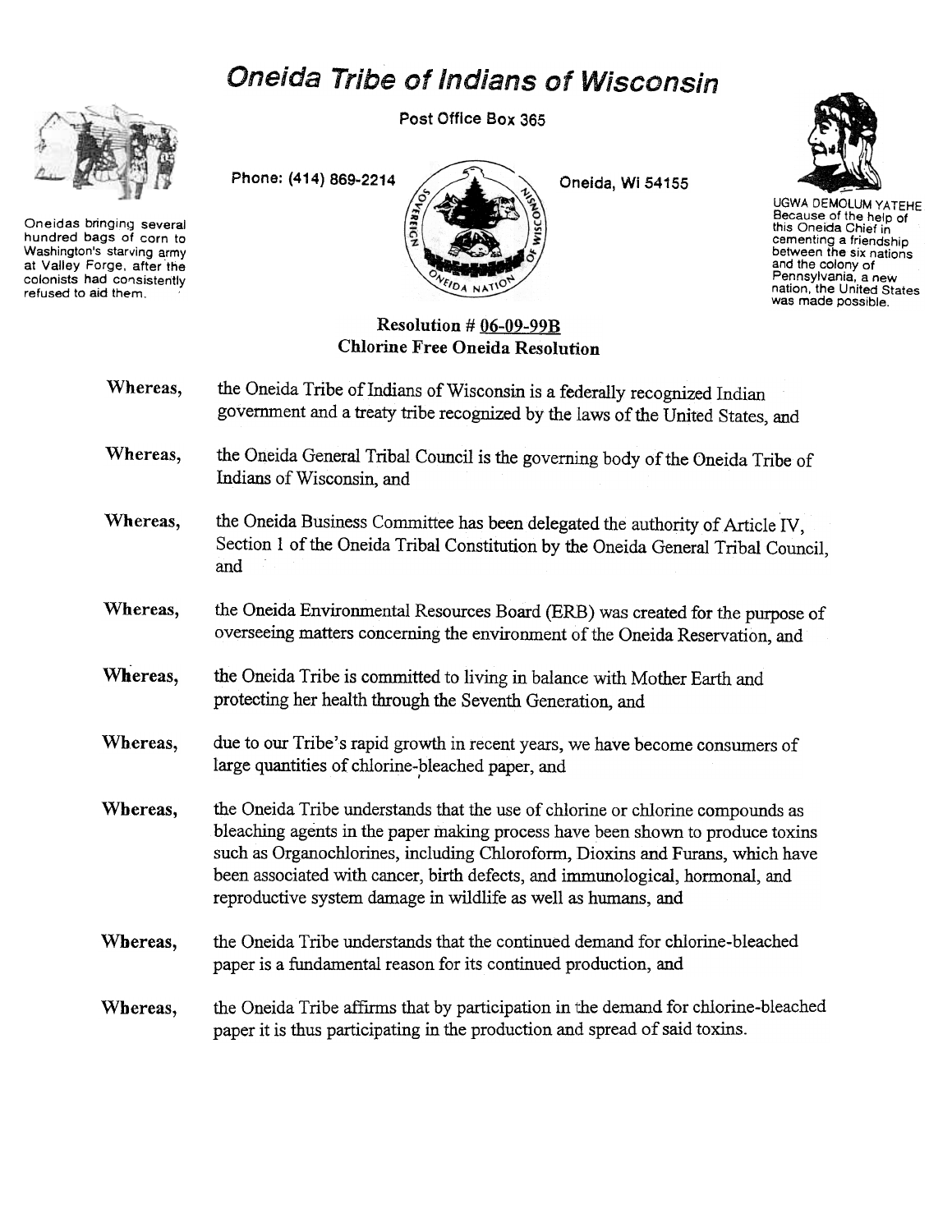Therefore Be It Resolved, that to the extent that is practically possible, the Oneida tribe wishes to have little or no part in the production of, use of, sale of, or transport of paper bleached with chlorine or chlorine compounds in any fonn, whose by-product in the production of chlorinebleached paper are the above mentioned Organochlorines such as Chloroform, Dioxins, Furans, or any other toxins, and

Be It Further Resolved, that this resolution should be implemented without unnecessary delay, with the final phase of implementation for this project occurring no later than September 30, 2001.

Now Therefore Be It Finally Resolved, that this resolution shall be interpreted and implemented by the Oneida Environmental Resource Board and the Oneida Environmenta Health and Safety Department, with close collaboration with related departments including Purchasing and the Governmental Services Divisions.

### **CERTIFICATION**

I, the undersigned, as the Secretary of the Oneida Business Committee, hereby certify that the Oneida Business Committee is composed of (9) members of whom (5) members constitute a quorum.  $8$ - members were present at a meeting duly called, noticed and held on the 9th day of June, 19.99; that the foregoing resolution was duly adopted at such meeting by a vote of  $\frac{7}{1}$ members for;  $\overline{\phantom{a}}0$  members against, and  $\overline{\phantom{a}}0$  members not voting; and that said resolution has not been rescinded or amended in any way.

tulie Barton, Tribal Secretary / ONEillA BUSINESS COMMITTEE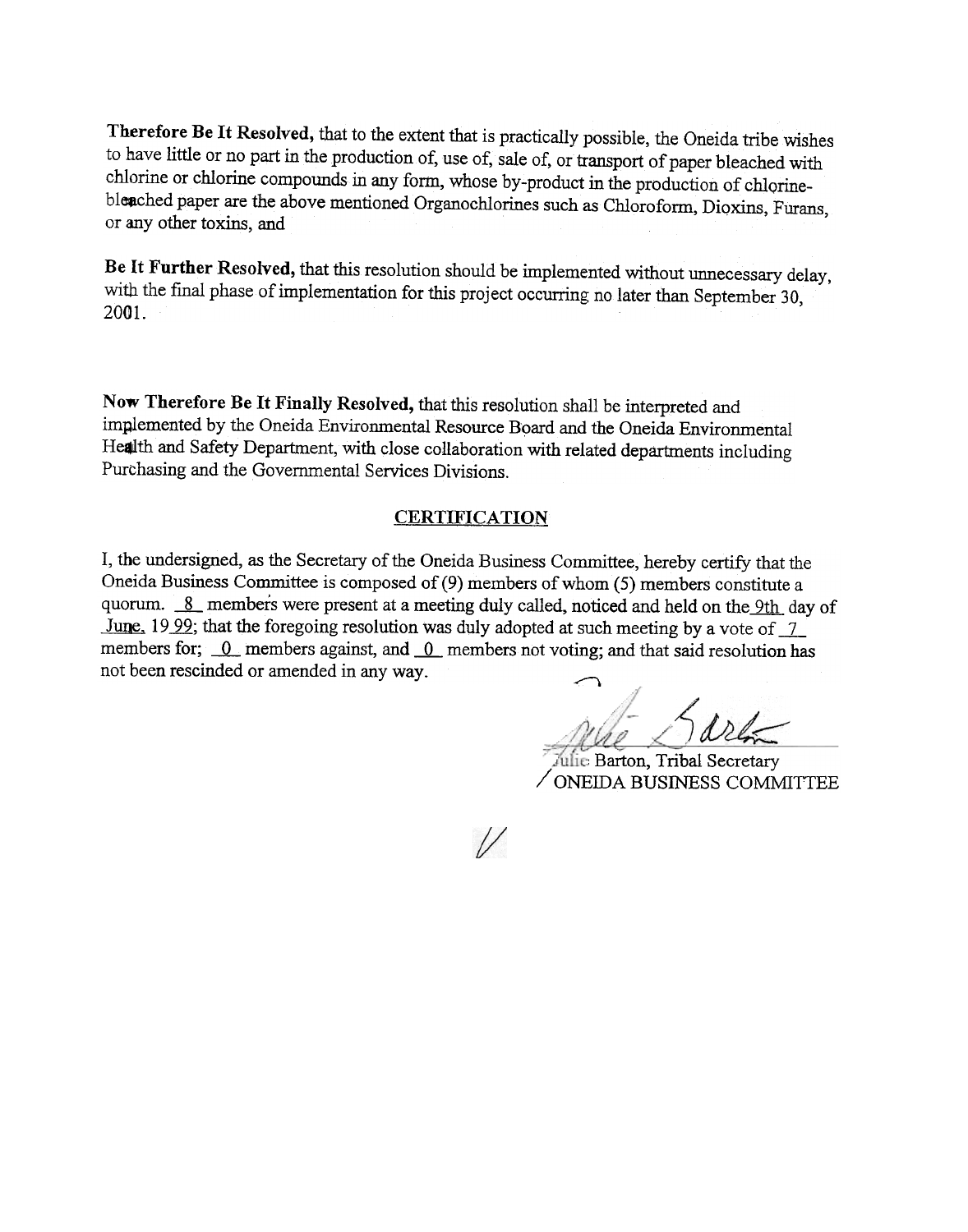'TDL.HIU. े **TAL COUNSEL** 

# CHIEF COUNSEL CHIEF COUNSEL MICHAEL AND SUITE COUNSEL CHIEF COUNSEL CONSERVED CANNEL CONSERVED CANNEL ON A LAW OFFICE

N7210 SEMINARY ROAD P.O. BOX 209 ONEIDA, WISCONSIN 54155

JOANNE HOUSE KRIS M. GOODWILL RORYE, DrLWEG JENNIFER L. CARLETON JO DEEN B. LOWE

(920) 869-4327 FAX (920) 869-4065

## STATEMENT OF EFFECT Resolution Regarding Chlorine Free Oneida Resolution

#### Summary

This resolution proposes that the Oneida Tribe utilize totally chlorine free paper by September of 2001.

#### Analysis

This resolution, presented by the Environmental Resource Board, proposes that the Oneida Tribe phase in the use of totally chlorine free paper by September 30, 2001. As defined by the Federal Register and generally used in the industry, there are two levels of chlorine free paper -

TCF (Totally Chlorine Free)

Virgin paper that is unbleached or processed with a sequence that includes no chlorine or chlorine derivatives as bleaching agents. From a water pollution standpoint this is the best paper to purchase. People concerned about forestry issues are encouraged to purchase tree-free, TCF papers.

PCF (Processed Chlorine Free)

This term is reserved for recycled paper content papers. If the paper contains some virgin, or recycled paper that fiber is totally chlorine free. The post-consumer fiber, bleached with chlorine for its first use, has not been rebleached with chlorine compounds. Must contain at least 20% post-consumer content.

These papers are generally identified as such on the package. A brief search identified at least 5 companies that produce "TCF" paper.

The Environmental Resource Board urges the use of chlorine free paper because of the damage and toxicity of the paper bleached with chlorine. The chlorine by-product from chlorine bleached paper has been connected with cancer and birth defects to name a few.

It should be noted that an alternative "elemental chlorine-free," or ECP, process is also available. This process involves use of a chlorine dioxide and results in smaller amounts of chlorines in the waste product.

This resolution proposes an environmental policy statement for the Oneida Tribe  $-$  no use of chlorine bleached paper. A quick research indicates that the Oneida Tribe currently pays +/- \$29.00 per case (5000 sheets) of 20 pound, 50% recycled, 20% post consumer recycled paper. An Internet search indicated that a similar price can be identified for 100% recycled, 50% post-consumer paper. However, no recycled paper can claim to be a totally chlorine free paper because of the unknown manufacturing process of the recycled content. A totally chlorine free product could be as much as \$37.00 for a case.